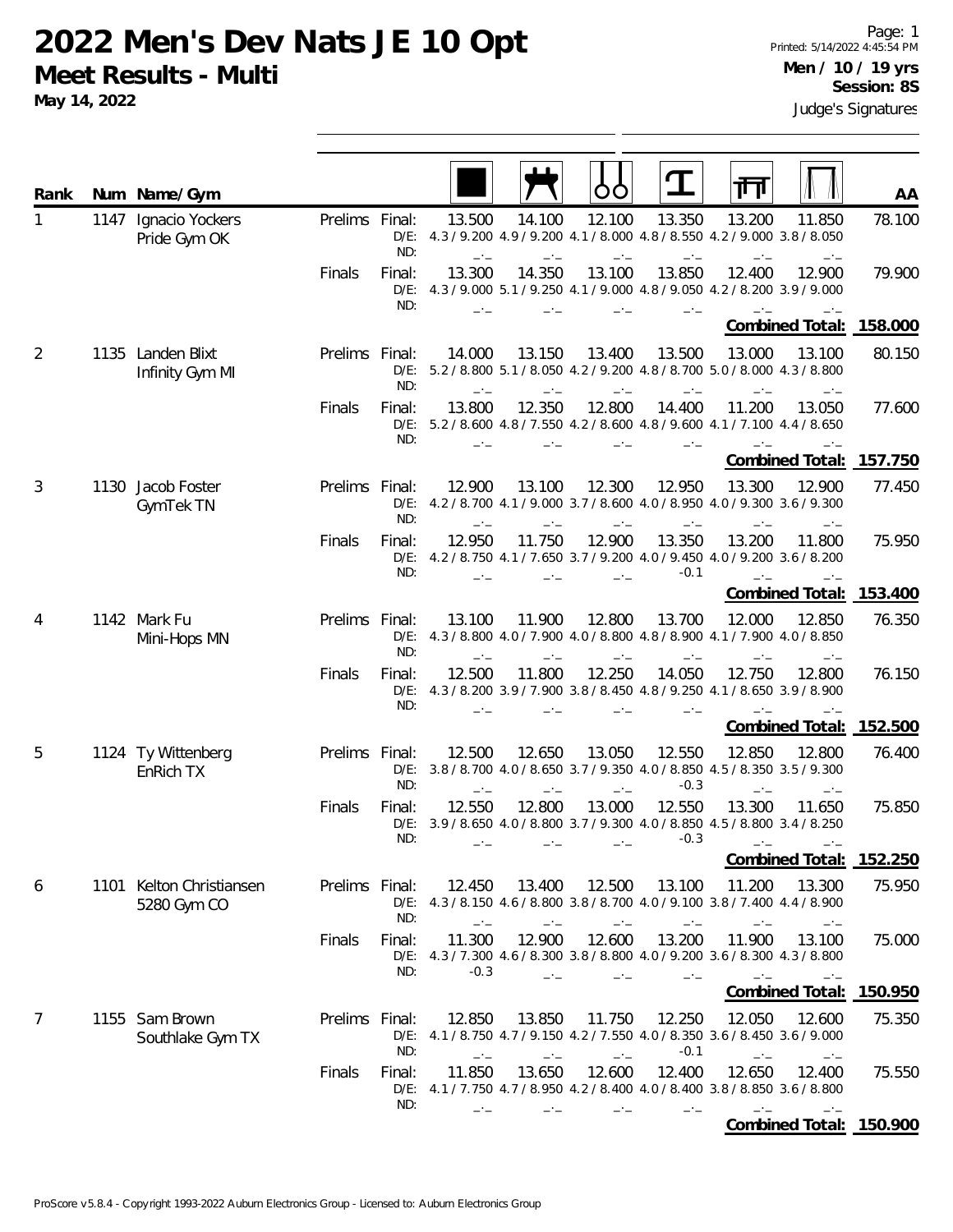| Rank | Num Name/Gym                           |                |                          |                  |                |               |                  |                                                                                                          | AA      |
|------|----------------------------------------|----------------|--------------------------|------------------|----------------|---------------|------------------|----------------------------------------------------------------------------------------------------------|---------|
| 8    | 1120 Michael Avery<br>EnRich TX        | Prelims Final: | ND:                      | 12.900           | 10.800         | 11.650        | 13.650           | 12.550<br>10.950<br>D/E: 4.3 / 8.600 3.9 / 6.900 3.6 / 8.050 4.8 / 8.850 4.0 / 8.550 2.9 / 8.050         | 72.500  |
|      |                                        | Finals         | Final:<br>ND:            | 12.900<br>$-0.1$ | 12.450         | 11.750        | 13.900           | 13.100<br>12.000<br>D/E: 4.3 / 8.700 3.9 / 8.550 3.6 / 8.150 4.8 / 9.100 4.0 / 9.100 3.9 / 8.100         | 76.100  |
|      |                                        |                |                          |                  |                |               |                  | <b>Combined Total:</b>                                                                                   | 148.600 |
| 9    | 1157 Ethan Poole<br>USA Gym World UT   | Prelims Final: | ND:                      | 12.900           | 12.200         | 12.750        | 12.300<br>$-0.3$ | 12.450<br>11.550<br>D/E: 4.1 / 8.800 3.2 / 9.000 4.3 / 8.450 4.8 / 7.800 3.7 / 8.750 3.3 / 8.250         | 74.150  |
|      |                                        | Finals         | Final:<br>ND:            | 13.500           | 10.950         | 12.350        | 13.650           | 12.400<br>11.250<br>D/E: 4.1 / 9.400 3.1 / 7.850 4.3 / 8.050 4.8 / 8.850 3.7 / 8.700 3.3 / 7.950         | 74.100  |
|      |                                        |                |                          |                  |                |               |                  | <b>Combined Total:</b>                                                                                   | 148.250 |
| 10   | 1125 Denis Irimiea<br>Florida GTC      | Prelims Final: | ND:                      | 12.850           | 12.050         | 12.700        | 11.250<br>$-0.3$ | 12.350<br>12.350<br>D/E: 3.8 / 9.050 2.9 / 9.150 4.1 / 8.600 4.4 / 7.150 3.7 / 8.650 3.7 / 8.650         | 73.550  |
|      |                                        | Finals         | Final:<br>ND:            | 12.850           | 12.250         | 12.750        | 12.950           | 12.300<br>10.500<br>D/E: 3.7/9.150 2.9/9.350 4.1/8.650 4.0/8.950 3.7/8.600 2.9/7.600                     | 73.600  |
|      |                                        |                |                          |                  |                |               |                  | Combined Total:                                                                                          | 147.150 |
| 11   | 1136 Koby Cantu<br>Iron Cross TX       | Prelims Final: | ND:                      | 10.550<br>$-1$   | 12.950<br>$-1$ | 11.650        | 12.450<br>$-1$   | 13.200<br>11.600<br>D/E: 4.1 / 6.450 4.2 / 8.750 3.8 / 7.850 4.8 / 7.650 3.9 / 9.300 3.7 / 7.900         | 72.400  |
|      |                                        | Finals         | Final:<br>ND:            | 12.600           | 13.050         | 11.400        | 13.200           | 11.550<br>12.900<br>D/E: 4.1 / 8.500 3.9 / 9.150 3.8 / 7.600 4.8 / 8.400 3.9 / 9.000 3.7 / 7.850         | 74.700  |
|      |                                        |                |                          |                  |                |               |                  | <b>Combined Total:</b>                                                                                   | 147.100 |
| 12   | 1110 Gavin Urash<br>Axcelerate NC      | Prelims Final: | ND:                      | 12.300<br>$-1$   | 11.600<br>$-1$ | 11.450        | 12.600           | 11.100<br>11.750<br>D/E: 4.2 / 8.100 4.3 / 7.300 4.1 / 7.350 4.0 / 8.600 3.7 / 7.400 3.8 / 7.950<br>$-1$ | 70.800  |
|      |                                        | Finals         | Final:<br>$D/E$ :<br>ND: | 12.750           | 11.300         | 12.150        | 13.100<br>$-1$   | 12.300<br>12.800<br>4.1 / 8.650 4.2 / 7.100 3.9 / 8.250 4.0 / 9.100 3.5 / 8.800 4.0 / 8.800<br>$-1$      | 74.400  |
|      |                                        |                |                          |                  |                |               |                  | <u> Combined Total:</u>                                                                                  | 145.200 |
| 13   | 1132 Aaron Stein<br>Houston Gym Center | Prelims Final: | ND:                      | 12.200           | 8.950          | 12.350        | 13.600           | 12.050<br>12.550<br>D/E: 4.3/7.900 4.4/4.550 4.1/8.250 4.8/8.800 4.3/7.750 3.8/8.750                     | 71.700  |
|      |                                        | Finals         | Final:<br>ND:            | 12.650           | 9.800          | 11.800        | 13.750           | 12.900<br>12.450<br>D/E: 4.7 / 7.950 4.4 / 5.400 4.0 / 7.800 4.8 / 8.950 4.3 / 8.600 3.8 / 8.650         | 73.350  |
|      |                                        |                |                          |                  |                |               |                  | Combined Total: 145.050                                                                                  |         |
| 14   | 1121 Nicolas Fardet<br>EnRich TX       | Prelims Final: | ND:                      | 12.800           | 9.600          | 0.000<br>$-1$ | 13.200<br>$-0.1$ | 11.750<br>12.150<br>D/E: 4.1 / 8.700 4.0 / 5.600 0.0 / 0.000 4.8 / 8.500 4.0 / 7.750 3.9 / 8.250         | 59.500  |
|      |                                        | Finals         | Final:<br>ND:            | 12.650           | 8.900          | 0.000         | 13.700           | 11.400<br>12.750<br>D/E: 4.1 / 8.550 3.4 / 5.500 0.0 / 0.000 4.8 / 8.900 4.3 / 7.100 4.0 / 8.750         | 59.400  |
|      |                                        |                |                          |                  |                |               |                  | Combined Total: 118.900                                                                                  |         |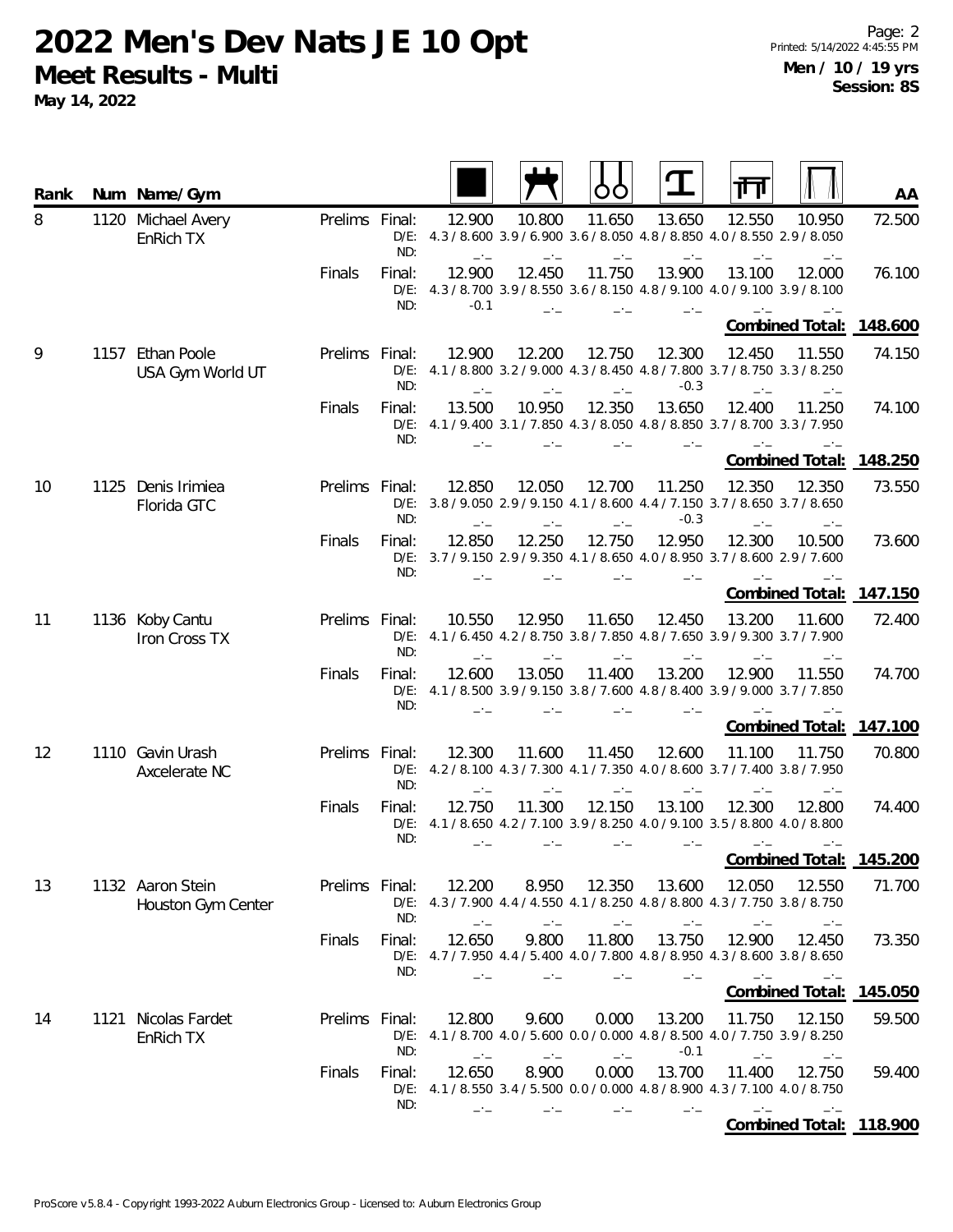| Rank |  | Num Name/Gym                                  |         |               |                                                                                       |       |        |       |        |                 | AA     |
|------|--|-----------------------------------------------|---------|---------------|---------------------------------------------------------------------------------------|-------|--------|-------|--------|-----------------|--------|
| 15   |  | 1145 Ryan Vanichtheeranont<br>Premier West IL | Prelims | Final:<br>ND: | 0.000<br>D/E: 0.0 / 0.000 0.0 / 0.000 4.0 / 8.150 0.0 / 0.000 4.2 / 8.350 3.7 / 8.550 | 0.000 | 12.150 | 0.000 | 12.550 | 12.250          | 36.950 |
|      |  |                                               | Finals  | Final:        | 0.000<br>D/E: 0.0 / 0.000 0.0 / 0.000 0.0 / 0.000 0.0 / 0.000 4.5 / 8.150 4.0 / 8.750 | 0.000 | 0.000  | 0.000 | 12.650 | 12.750          | 25.400 |
|      |  |                                               |         | ND:           |                                                                                       |       |        |       |        | Combined Total: | 62.350 |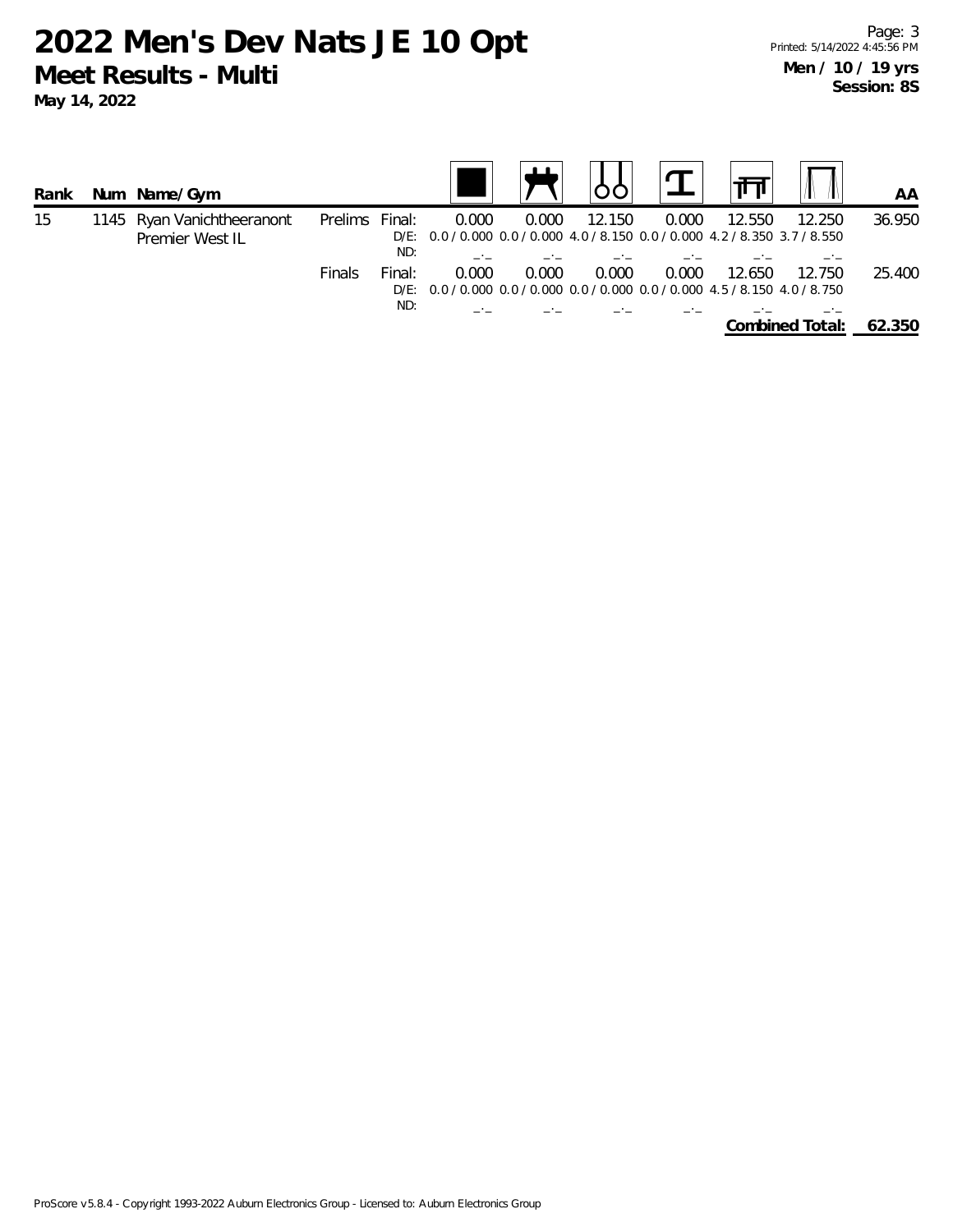**May 14, 2022**

| Place          | Num  | Name               | Gym                |      | #2     | #1       | Score  |
|----------------|------|--------------------|--------------------|------|--------|----------|--------|
| 1              | 1135 | Landen Blixt       | Infinity Gym MI    | Fin: | 14.000 | 13.800   | 27.800 |
|                |      |                    |                    | D:   | 5.200  | 5.200    |        |
|                |      |                    |                    | E:   | 8.800  | 8.600    |        |
|                |      |                    |                    | ND:  |        |          |        |
| $\overline{2}$ | 1147 | Ignacio Yockers    | Pride Gym OK       | Fin: | 13.500 | 13.300   | 26.800 |
|                |      |                    |                    | D:   | 4.300  | 4.300    |        |
|                |      |                    |                    | E:   | 9.200  | 9.000    |        |
|                |      |                    |                    | ND:  |        |          |        |
| 3              | 1157 | Ethan Poole        | USA Gym World UT   | Fin: | 12.900 | 13.500   | 26.400 |
|                |      |                    |                    | D:   | 4.100  | 4.100    |        |
|                |      |                    |                    | E:   | 8.800  | 9.400    |        |
|                |      |                    |                    | ND:  |        |          |        |
| 4              | 1130 | Jacob Foster       | GymTek TN          | Fin: | 12.900 | 12.950   | 25.850 |
|                |      |                    |                    | D:   | 4.200  | 4.200    |        |
|                |      |                    |                    | E:   | 8.700  | 8.750    |        |
|                |      |                    |                    | ND:  |        |          |        |
| 5              | 1120 | Michael Avery      | EnRich TX          | Fin: | 12.900 | 12.900   | 25.800 |
|                |      |                    |                    | D:   | 4.300  | 4.300    |        |
|                |      |                    |                    | E:   | 8.600  | 8.700    |        |
|                |      |                    |                    | ND:  |        | $-0.100$ |        |
| 6              | 1125 | Denis Irimiea      | Florida GTC        | Fin: | 12.850 | 12.850   | 25.700 |
|                |      |                    |                    | D:   | 3.800  | 3.700    |        |
|                |      |                    |                    | E:   | 9.050  | 9.150    |        |
|                |      |                    |                    | ND:  |        |          |        |
| 7              | 1142 | Mark Fu            | Mini-Hops MN       | Fin: | 13.100 | 12.500   | 25.600 |
|                |      |                    |                    | D:   | 4.300  | 4.300    |        |
|                |      |                    |                    | E:   | 8.800  | 8.200    |        |
|                |      |                    |                    | ND:  |        |          |        |
| 8              | 1121 | Nicolas Fardet     | EnRich TX          | Fin: | 12.800 | 12.650   | 25.450 |
|                |      |                    |                    | D:   | 4.100  | 4.100    |        |
|                |      |                    |                    | E:   | 8.700  | 8.550    |        |
|                |      |                    |                    | ND:  |        |          |        |
| 9T             |      | 1124 Ty Wittenberg | EnRich TX          | Fin: | 12.500 | 12.550   | 25.050 |
|                |      |                    |                    | D:   | 3.800  | 3.900    |        |
|                |      |                    |                    | E:   | 8.700  | 8.650    |        |
|                |      |                    |                    | ND:  |        |          |        |
| 9T             |      | 1110 Gavin Urash   | Axcelerate NC      | Fin: | 12.300 | 12.750   | 25.050 |
|                |      |                    |                    | D:   | 4.200  | 4.100    |        |
|                |      |                    |                    | E:   | 8.100  | 8.650    |        |
|                |      |                    |                    | ND:  |        |          |        |
| 11             |      | 1132 Aaron Stein   | Houston Gym Center | Fin: | 12.200 | 12.650   | 24.850 |
|                |      |                    |                    | D:   | 4.300  | 4.700    |        |
|                |      |                    |                    | E:   | 7.900  | 7.950    |        |
|                |      |                    |                    | ND:  |        |          |        |
| 12             |      | 1155 Sam Brown     | Southlake Gym TX   | Fin: | 12.850 | 11.850   | 24.700 |
|                |      |                    |                    | D:   | 4.100  | 4.100    |        |
|                |      |                    |                    | E:   | 8.750  | 7.750    |        |
|                |      |                    |                    | ND:  |        |          |        |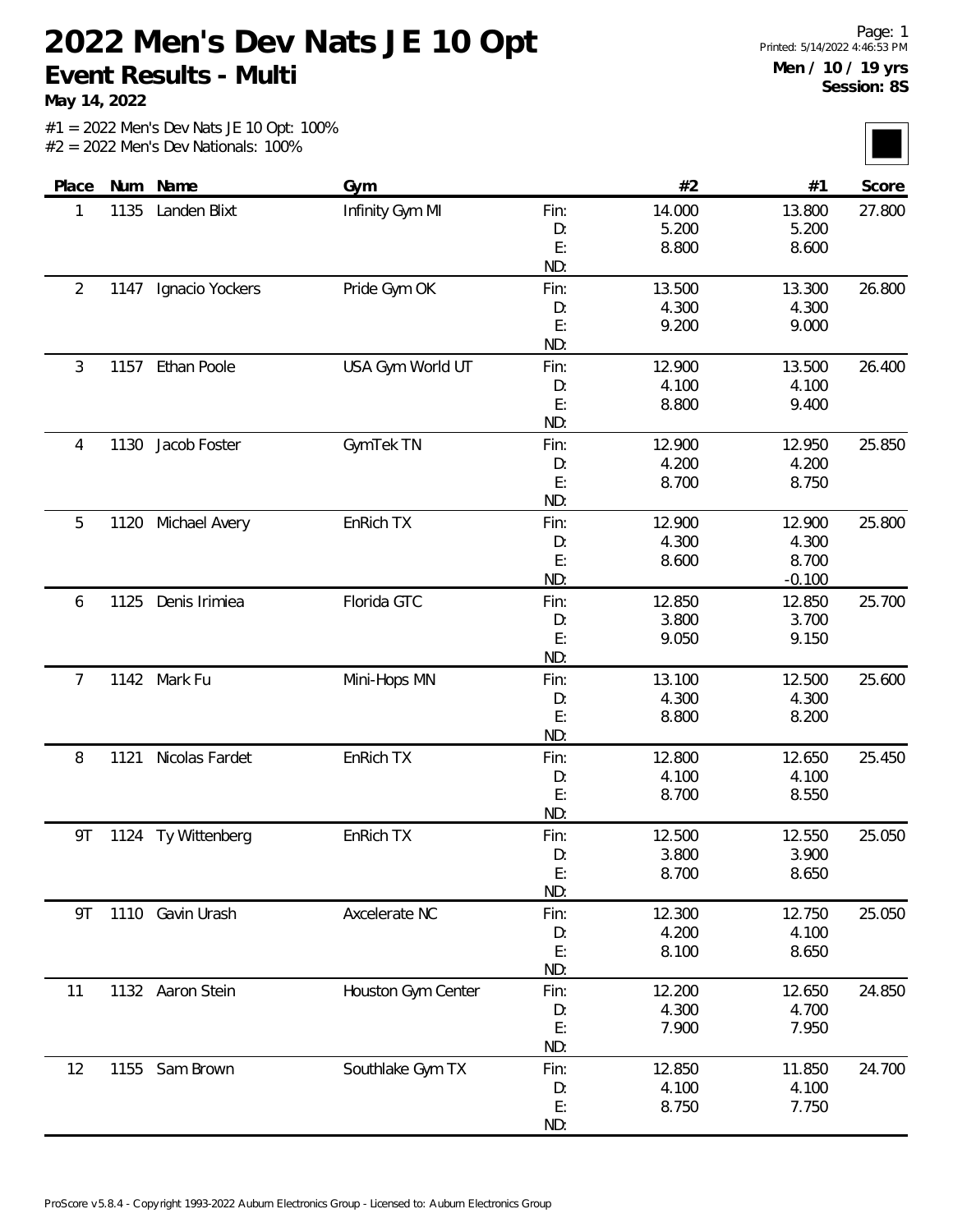**May 14, 2022**

| Place |      | Num Name                   | Gym             |                         | #2                       | #1                                   | Score  |
|-------|------|----------------------------|-----------------|-------------------------|--------------------------|--------------------------------------|--------|
| 13    | 1101 | Kelton Christiansen        | 5280 Gym CO     | Fin:<br>D:<br>E:<br>ND: | 12.450<br>4.300<br>8.150 | 11.300<br>4.300<br>7.300<br>$-0.300$ | 23.750 |
| 14    | 1136 | Koby Cantu                 | Iron Cross TX   | Fin:<br>D:<br>E:<br>ND: | 10.550<br>4.100<br>6.450 | 12.600<br>4.100<br>8.500             | 23.150 |
| 15    |      | 1145 Ryan Vanichtheeranont | Premier West IL | Fin:<br>D:<br>E:<br>ND: | 0.000<br>0.000<br>0.000  | 0.000<br>0.000<br>0.000              | 0.000  |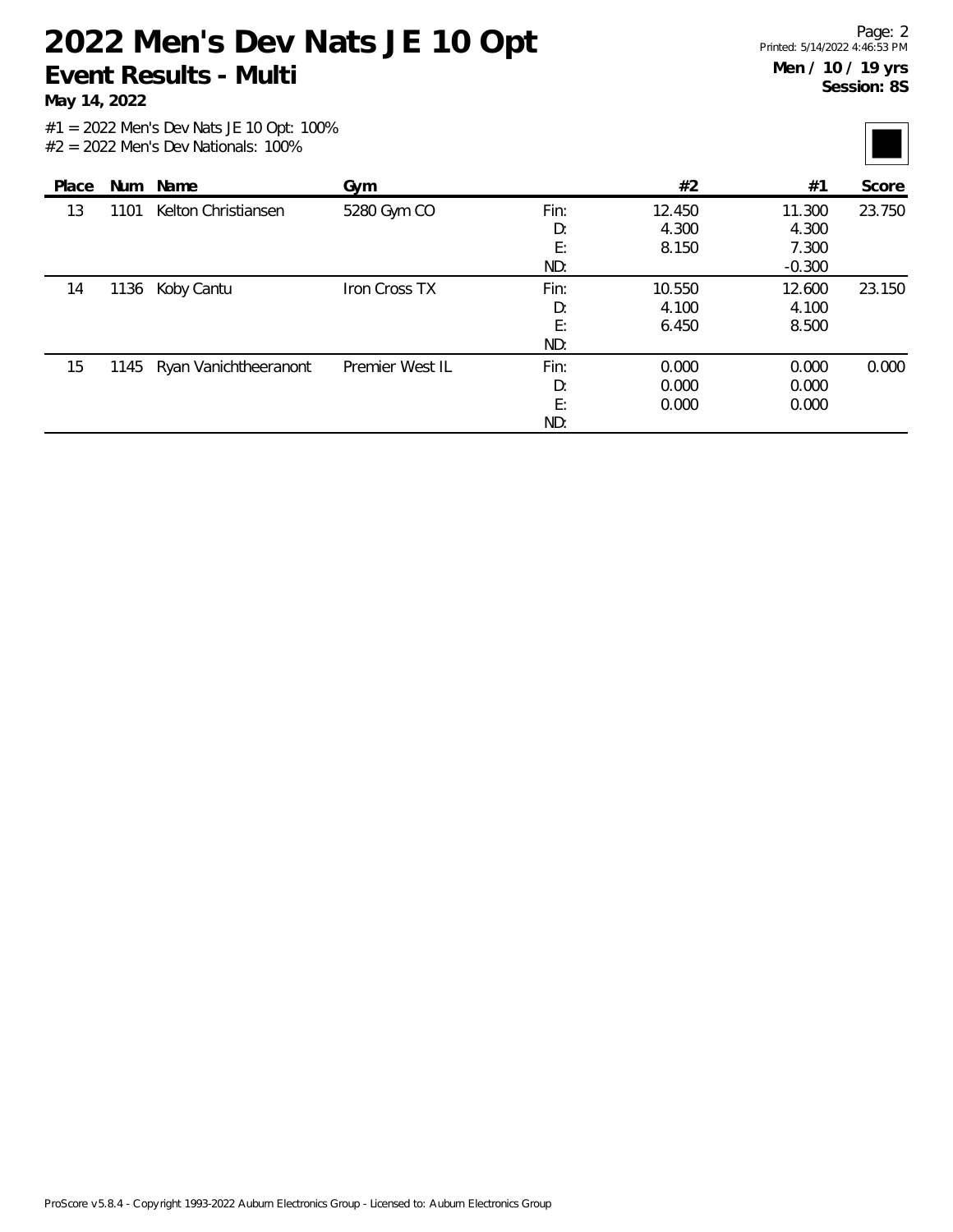**May 14, 2022**

|       |      |                     |                  |           |                |                | $\mathbf{r}$<br>$\mathbf{v}$ |
|-------|------|---------------------|------------------|-----------|----------------|----------------|------------------------------|
| Place | Num  | Name                | Gym              |           | #2             | #1             | Score                        |
| 1     | 1147 | Ignacio Yockers     | Pride Gym OK     | Fin:      | 14.100         | 14.350         | 28.450                       |
|       |      |                     |                  | D:        | 4.900          | 5.100          |                              |
|       |      |                     |                  | E:        | 9.200          | 9.250          |                              |
|       |      |                     |                  | ND:       |                |                |                              |
| 2     | 1155 | Sam Brown           | Southlake Gym TX | Fin:      | 13.850         | 13.650         | 27.500                       |
|       |      |                     |                  | D:        | 4.700          | 4.700          |                              |
|       |      |                     |                  | E:        | 9.150          | 8.950          |                              |
|       |      |                     |                  | ND:       |                |                |                              |
| 3     | 1101 | Kelton Christiansen | 5280 Gym CO      | Fin:      | 13.400         | 12.900         | 26.300                       |
|       |      |                     |                  | D:        | 4.600          | 4.600          |                              |
|       |      |                     |                  | E:        | 8.800          | 8.300          |                              |
|       |      |                     |                  | ND:       |                |                |                              |
| 4     | 1136 | Koby Cantu          | Iron Cross TX    | Fin:      | 12.950         | 13.050         | 26.000                       |
|       |      |                     |                  | D:        | 4.200          | 3.900          |                              |
|       |      |                     |                  | E:        | 8.750          | 9.150          |                              |
|       |      |                     |                  | ND:       |                |                |                              |
| 5     | 1135 | Landen Blixt        | Infinity Gym MI  | Fin:      | 13.150         | 12.350         | 25.500                       |
|       |      |                     |                  | D:        | 5.100          | 4.800          |                              |
|       |      |                     |                  | E:        | 8.050          | 7.550          |                              |
|       |      |                     |                  | ND:       |                |                |                              |
| 6     | 1124 | Ty Wittenberg       | EnRich TX        | Fin:      | 12.650         | 12.800         | 25.450                       |
|       |      |                     |                  | D:        | 4.000          | 4.000          |                              |
|       |      |                     |                  | E:<br>ND: | 8.650          | 8.800          |                              |
|       |      |                     |                  |           |                |                |                              |
| 7     | 1130 | Jacob Foster        | GymTek TN        | Fin:      | 13.100         | 11.750         | 24.850                       |
|       |      |                     |                  | D:<br>E:  | 4.100<br>9.000 | 4.100<br>7.650 |                              |
|       |      |                     |                  | ND:       |                |                |                              |
| 8     | 1125 | Denis Irimiea       | Florida GTC      | Fin:      | 12.050         | 12.250         | 24.300                       |
|       |      |                     |                  | D:        | 2.900          | 2.900          |                              |
|       |      |                     |                  | E:        | 9.150          | 9.350          |                              |
|       |      |                     |                  | ND:       |                |                |                              |
| 9     |      | 1142 Mark Fu        | Mini-Hops MN     | Fin:      | 11.900         | 11.800         | 23.700                       |
|       |      |                     |                  | D:        | 4.000          | 3.900          |                              |
|       |      |                     |                  | E:        | 7.900          | 7.900          |                              |
|       |      |                     |                  | ND:       |                |                |                              |
| 10    |      | 1120 Michael Avery  | EnRich TX        | Fin:      | 10.800         | 12.450         | 23.250                       |
|       |      |                     |                  | D:        | 3.900          | 3.900          |                              |
|       |      |                     |                  | E:        | 6.900          | 8.550          |                              |
|       |      |                     |                  | ND:       |                |                |                              |
| 11    |      | 1157 Ethan Poole    | USA Gym World UT | Fin:      | 12.200         | 10.950         | 23.150                       |
|       |      |                     |                  | D:        | 3.200          | 3.100          |                              |
|       |      |                     |                  | E:        | 9.000          | 7.850          |                              |
|       |      |                     |                  | ND:       |                |                |                              |
| 12    | 1110 | Gavin Urash         | Axcelerate NC    | Fin:      | 11.600         | 11.300         | 22.900                       |
|       |      |                     |                  | D:        | 4.300          | 4.200          |                              |
|       |      |                     |                  | E:        | 7.300          | 7.100          |                              |
|       |      |                     |                  | ND:       |                |                |                              |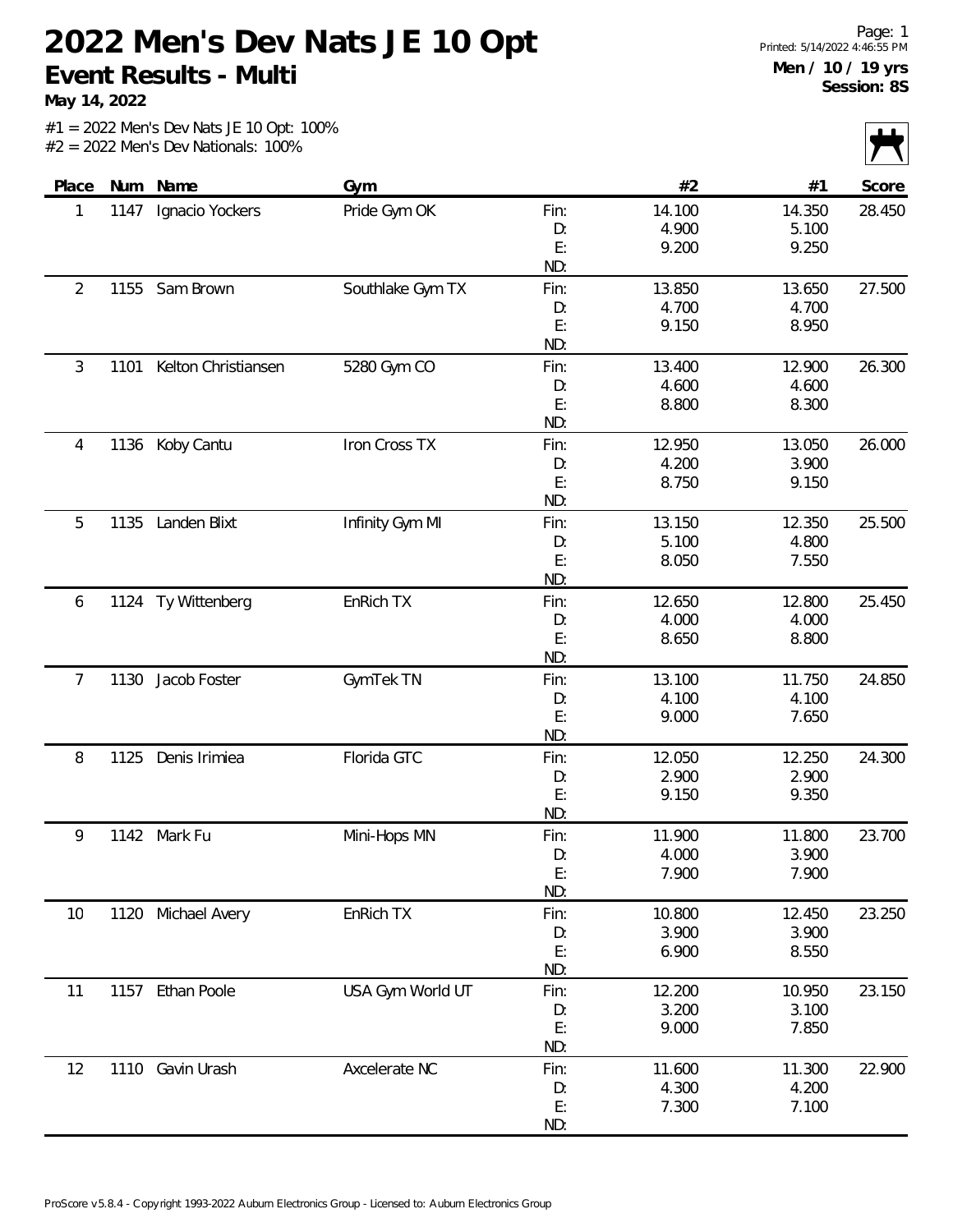**May 14, 2022**

|       |      |                            |                    |                         |                         |                         | $\mathbf{r}$ $\mathbf{v}$ |
|-------|------|----------------------------|--------------------|-------------------------|-------------------------|-------------------------|---------------------------|
| Place |      | Num Name                   | Gym                |                         | #2                      | #1                      | Score                     |
| 13    | 1132 | Aaron Stein                | Houston Gym Center | Fin:<br>D:              | 8.950<br>4.400          | 9.800<br>4.400          | 18.750                    |
|       |      |                            |                    | E:<br>ND:               | 4.550                   | 5.400                   |                           |
| 14    | 1121 | Nicolas Fardet             | EnRich TX          | Fin:<br>D:<br>E:<br>ND: | 9.600<br>4.000<br>5.600 | 8.900<br>3.400<br>5.500 | 18.500                    |
| 15    |      | 1145 Ryan Vanichtheeranont | Premier West IL    | Fin:<br>D:<br>E:<br>ND: | 0.000<br>0.000<br>0.000 | 0.000<br>0.000<br>0.000 | 0.000                     |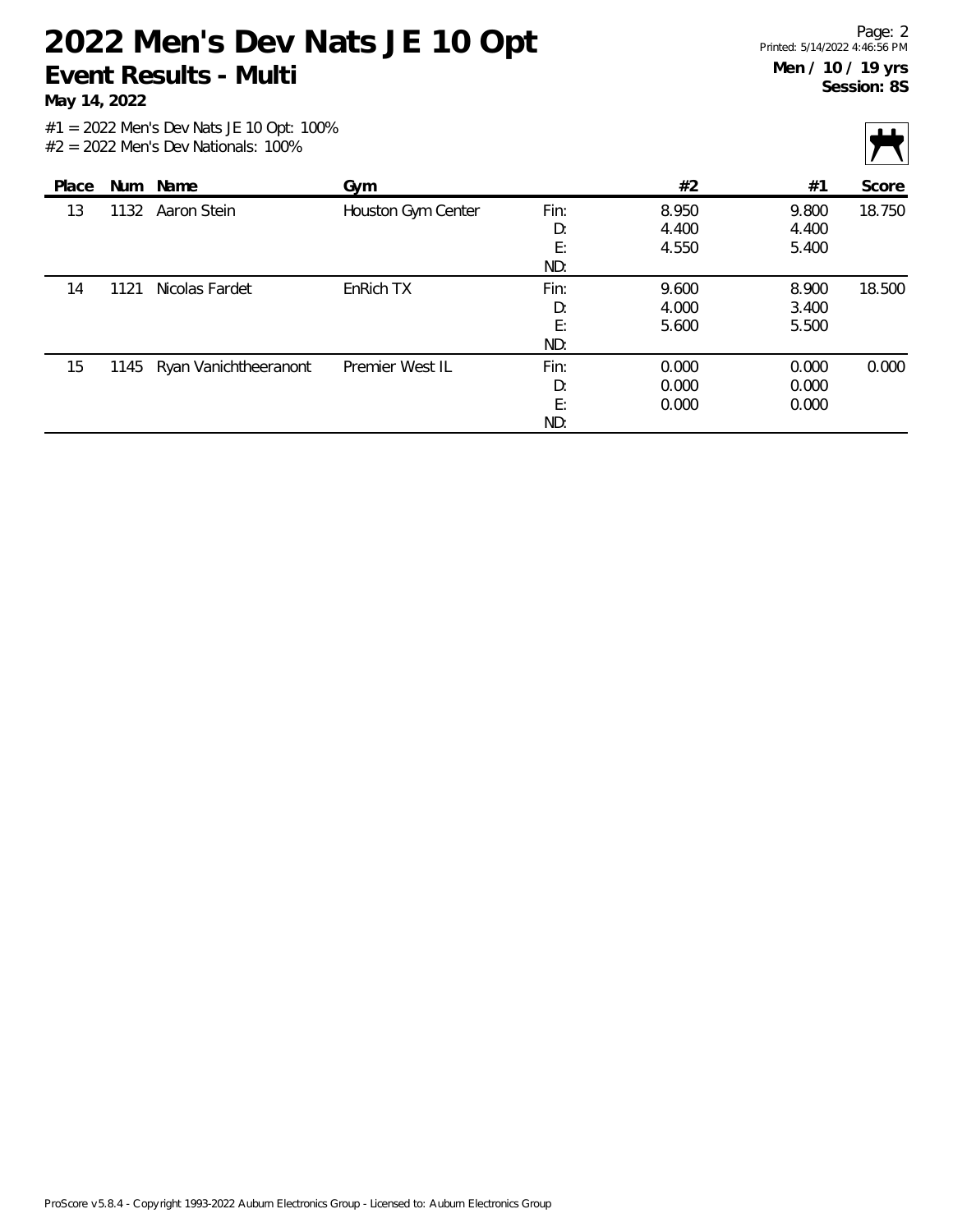**May 14, 2022**

|  |  |  |                                       | $#1 = 2022$ Men's Dev Nats JE 10 Opt: 100% |
|--|--|--|---------------------------------------|--------------------------------------------|
|  |  |  | $#2 = 2022$ Men's Dev Nationals: 100% |                                            |

| Place          |              | Num Name            | Gym                |        | #2     | #1     | Score  |
|----------------|--------------|---------------------|--------------------|--------|--------|--------|--------|
| 1              | 1135         | Landen Blixt        | Infinity Gym MI    | Fin:   | 13.400 | 12.800 | 26.200 |
|                |              |                     |                    | D:     | 4.200  | 4.200  |        |
|                |              |                     |                    | E:     | 9.200  | 8.600  |        |
|                |              |                     |                    | ND:    |        |        |        |
| $\overline{2}$ |              | 1124 Ty Wittenberg  | EnRich TX          | Fin:   | 13.050 | 13.000 | 26.050 |
|                |              |                     |                    | D:     | 3.700  | 3.700  |        |
|                |              |                     |                    | E:     | 9.350  | 9.300  |        |
|                |              |                     |                    | ND:    |        |        |        |
| $\mathfrak{Z}$ | 1125         | Denis Irimiea       | Florida GTC        | Fin:   | 12.700 | 12.750 | 25.450 |
|                |              |                     |                    | D:     | 4.100  | 4.100  |        |
|                |              |                     |                    | E:     | 8.600  | 8.650  |        |
|                |              |                     |                    | ND:    |        |        |        |
| 1130<br>4T     | Jacob Foster | GymTek TN           | Fin:               | 12.300 | 12.900 | 25.200 |        |
|                |              |                     | D:                 | 3.700  | 3.700  |        |        |
|                |              |                     |                    | E:     | 8.600  | 9.200  |        |
|                |              |                     |                    | ND:    |        |        |        |
| 4T             | 1147         | Ignacio Yockers     | Pride Gym OK       | Fin:   | 12.100 | 13.100 | 25.200 |
|                |              |                     |                    | D:     | 4.100  | 4.100  |        |
|                |              |                     |                    | E:     | 8.000  | 9.000  |        |
|                |              |                     |                    | ND:    |        |        |        |
| 6T             | 1101         | Kelton Christiansen | 5280 Gym CO        | Fin:   | 12.500 | 12.600 | 25.100 |
|                |              |                     |                    | D:     | 3.800  | 3.800  |        |
|                |              |                     |                    | E:     | 8.700  | 8.800  |        |
|                |              |                     |                    | ND:    |        |        |        |
| 6T             | 1157         | <b>Ethan Poole</b>  | USA Gym World UT   | Fin:   | 12.750 | 12.350 | 25.100 |
|                |              |                     |                    | D:     | 4.300  | 4.300  |        |
|                |              |                     |                    | E:     | 8.450  | 8.050  |        |
|                |              |                     |                    | ND:    |        |        |        |
| 8              | 1142         | Mark Fu             | Mini-Hops MN       | Fin:   | 12.800 | 12.250 | 25.050 |
|                |              |                     |                    | D:     | 4.000  | 3.800  |        |
|                |              |                     |                    | E:     | 8.800  | 8.450  |        |
|                |              |                     |                    | ND:    |        |        |        |
| 9              | 1155         | Sam Brown           | Southlake Gym TX   | Fin:   | 11.750 | 12.600 | 24.350 |
|                |              |                     |                    | D:     | 4.200  | 4.200  |        |
|                |              |                     |                    | E:     | 7.550  | 8.400  |        |
|                |              |                     |                    | ND:    |        |        |        |
| 10             |              | 1132 Aaron Stein    | Houston Gym Center | Fin:   | 12.350 | 11.800 | 24.150 |
|                |              |                     |                    | D:     | 4.100  | 4.000  |        |
|                |              |                     |                    | E:     | 8.250  | 7.800  |        |
|                |              |                     |                    | ND:    |        |        |        |
| 11             | 1110         | Gavin Urash         | Axcelerate NC      | Fin:   | 11.450 | 12.150 | 23.600 |
|                |              |                     |                    | D:     | 4.100  | 3.900  |        |
|                |              |                     |                    | E:     | 7.350  | 8.250  |        |
|                |              |                     |                    | ND:    |        |        |        |
| 12             | 1120         | Michael Avery       | EnRich TX          | Fin:   | 11.650 | 11.750 | 23.400 |
|                |              |                     |                    | D:     | 3.600  | 3.600  |        |
|                |              |                     |                    | E:     | 8.050  | 8.150  |        |
|                |              |                     |                    | ND:    |        |        |        |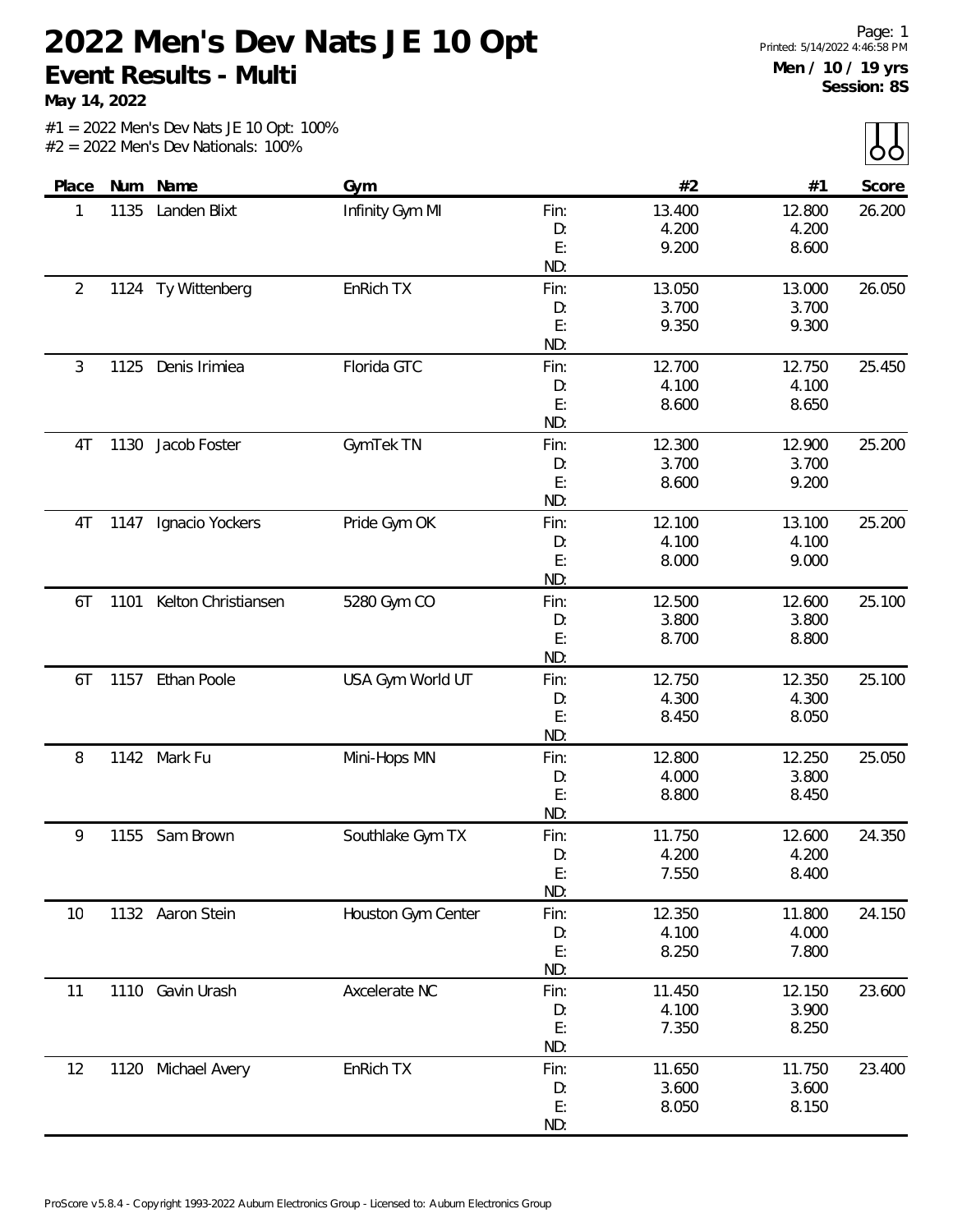**May 14, 2022**

| Place |      | Num Name                   | Gym             |                         | #2                       | #1                       | Score  |
|-------|------|----------------------------|-----------------|-------------------------|--------------------------|--------------------------|--------|
| 13    | 1136 | Koby Cantu                 | Iron Cross TX   | Fin:<br>D:<br>E:<br>ND: | 11.650<br>3.800<br>7.850 | 11.400<br>3.800<br>7.600 | 23.050 |
| 14    |      | 1145 Ryan Vanichtheeranont | Premier West IL | Fin:<br>D:<br>E:<br>ND: | 12.150<br>4.000<br>8.150 | 0.000<br>0.000<br>0.000  | 12.150 |
| 15    | 1121 | Nicolas Fardet             | EnRich TX       | Fin:<br>D:<br>E:<br>ND: | 0.000<br>0.000<br>0.000  | 0.000<br>0.000<br>0.000  | 0.000  |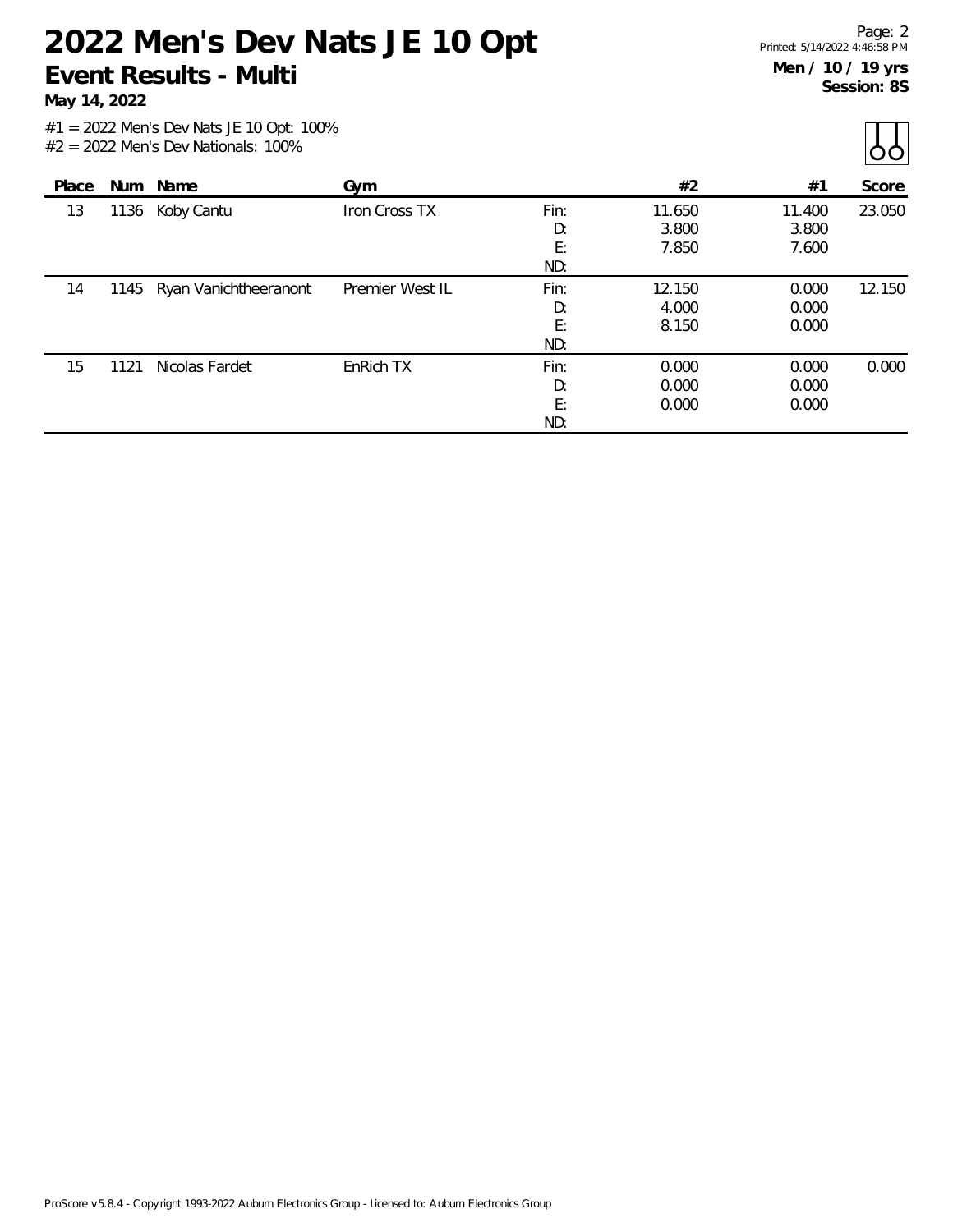**May 14, 2022**

 $|\mathbf{T}|$ 

| Place          |      | Num Name            | Gym                |      | #2       | #1       | Score  |
|----------------|------|---------------------|--------------------|------|----------|----------|--------|
| 1              | 1135 | Landen Blixt        | Infinity Gym MI    | Fin: | 13.500   | 14.400   | 27.900 |
|                |      |                     |                    | D:   | 4.800    | 4.800    |        |
|                |      |                     |                    | E:   | 8.700    | 9.600    |        |
|                |      |                     |                    | ND:  |          |          |        |
| 2              |      | 1142 Mark Fu        | Mini-Hops MN       | Fin: | 13.700   | 14.050   | 27.750 |
|                |      |                     |                    | D:   | 4.800    | 4.800    |        |
|                |      |                     |                    | E:   | 8.900    | 9.250    |        |
|                |      |                     |                    | ND:  |          |          |        |
| 3              | 1120 | Michael Avery       | EnRich TX          | Fin: | 13.650   | 13.900   | 27.550 |
|                |      |                     |                    | D:   | 4.800    | 4.800    |        |
|                |      |                     |                    | E:   | 8.850    | 9.100    |        |
|                |      |                     |                    | ND:  |          |          |        |
| 4              |      | 1132 Aaron Stein    | Houston Gym Center | Fin: | 13.600   | 13.750   | 27.350 |
|                |      |                     |                    | D:   | 4.800    | 4.800    |        |
|                |      |                     |                    | E:   | 8.800    | 8.950    |        |
|                |      |                     |                    | ND:  |          |          |        |
| 5              | 1147 | Ignacio Yockers     | Pride Gym OK       | Fin: | 13.350   | 13.850   | 27.200 |
|                |      |                     |                    | D:   | 4.800    | 4.800    |        |
|                |      |                     |                    | E:   | 8.550    | 9.050    |        |
|                |      |                     |                    | ND:  |          |          |        |
| 6              | 1121 | Nicolas Fardet      | EnRich TX          | Fin: | 13.200   | 13.700   | 26.900 |
|                |      |                     |                    | D:   | 4.800    | 4.800    |        |
|                |      |                     |                    | E:   | 8.500    | 8.900    |        |
|                |      |                     |                    | ND:  | $-0.100$ |          |        |
| 7T             | 1130 | Jacob Foster        | <b>GymTek TN</b>   | Fin: | 12.950   | 13.350   | 26.300 |
|                |      |                     |                    | D:   | 4.000    | 4.000    |        |
|                |      |                     |                    | E:   | 8.950    | 9.450    |        |
|                |      |                     |                    | ND:  |          | $-0.100$ |        |
| 7 <sub>T</sub> | 1101 | Kelton Christiansen | 5280 Gym CO        | Fin: | 13.100   | 13.200   | 26.300 |
|                |      |                     |                    | D:   | 4.000    | 4.000    |        |
|                |      |                     |                    | E:   | 9.100    | 9.200    |        |
|                |      |                     |                    | ND:  |          |          |        |
| 9              | 1157 | Ethan Poole         | USA Gym World UT   | Fin: | 12.300   | 13.650   | 25.950 |
|                |      |                     |                    | D:   | 4.800    | 4.800    |        |
|                |      |                     |                    | E:   | 7.800    | 8.850    |        |
|                |      |                     |                    | ND:  | $-0.300$ |          |        |
| 10             |      | 1110 Gavin Urash    | Axcelerate NC      | Fin: | 12.600   | 13.100   | 25.700 |
|                |      |                     |                    | D:   | 4.000    | 4.000    |        |
|                |      |                     |                    | E:   | 8.600    | 9.100    |        |
|                |      |                     |                    | ND:  |          |          |        |
| 11             |      | 1136 Koby Cantu     | Iron Cross TX      | Fin: | 12.450   | 13.200   | 25.650 |
|                |      |                     |                    | D:   | 4.800    | 4.800    |        |
|                |      |                     |                    | E:   | 7.650    | 8.400    |        |
|                |      |                     |                    | ND:  |          |          |        |
| 12             |      | 1124 Ty Wittenberg  | EnRich TX          | Fin: | 12.550   | 12.550   | 25.100 |
|                |      |                     |                    | D:   | 4.000    | 4.000    |        |
|                |      |                     |                    | E:   | 8.850    | 8.850    |        |
|                |      |                     |                    | ND:  | $-0.300$ | $-0.300$ |        |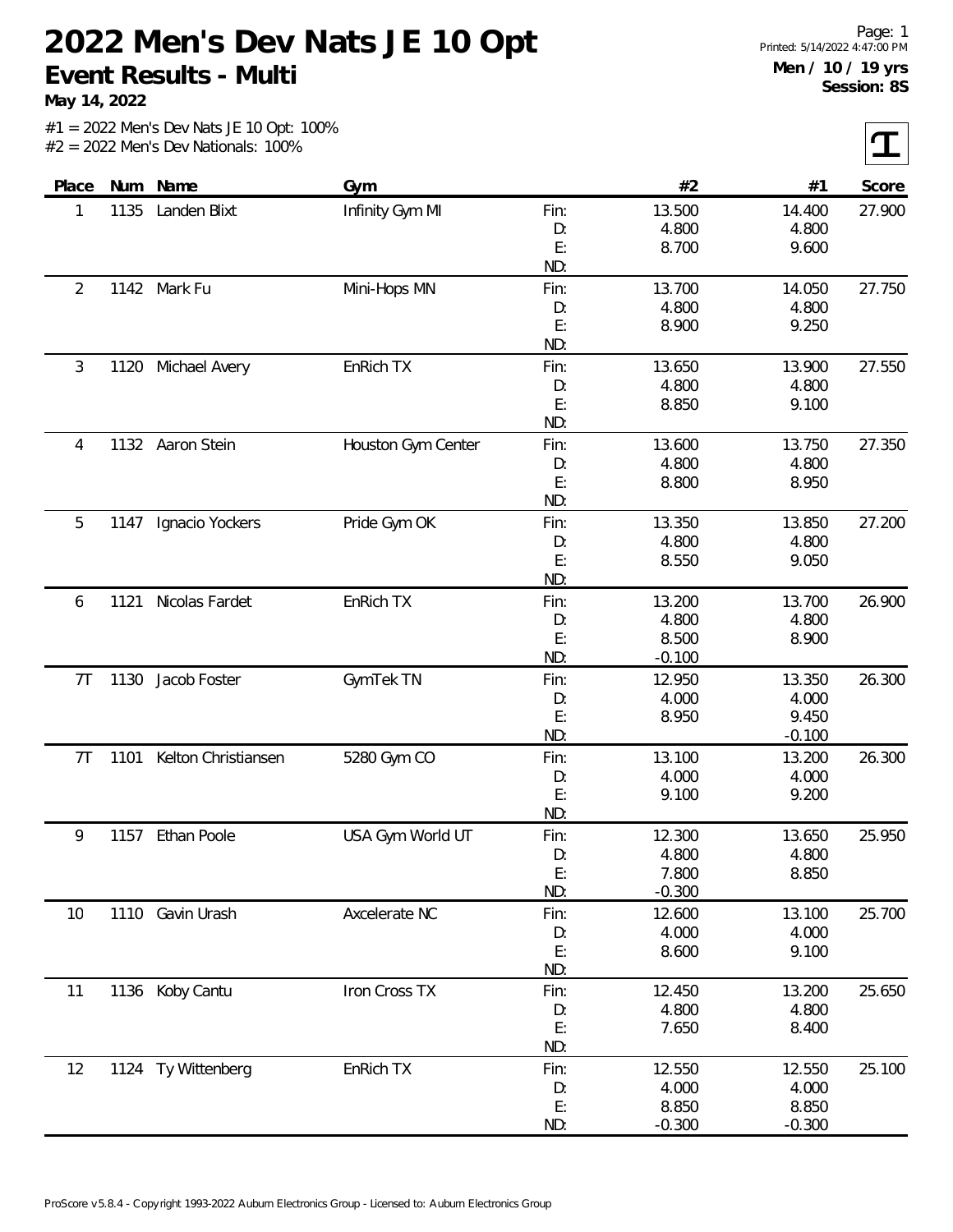**May 14, 2022**

 $|\mathbf{T}|$ 

| Place |      | Num Name                   | Gym              |                         | #2                                   | #1                       | Score  |
|-------|------|----------------------------|------------------|-------------------------|--------------------------------------|--------------------------|--------|
| 13    | 1155 | Sam Brown                  | Southlake Gym TX | Fin:<br>D:<br>E:<br>ND: | 12.250<br>4.000<br>8.350<br>$-0.100$ | 12.400<br>4.000<br>8.400 | 24.650 |
| 14    | 1125 | Denis Irimiea              | Florida GTC      | Fin:<br>D:<br>E:<br>ND: | 11.250<br>4.400<br>7.150<br>$-0.300$ | 12.950<br>4.000<br>8.950 | 24.200 |
| 15    |      | 1145 Ryan Vanichtheeranont | Premier West IL  | Fin:<br>D:<br>E:<br>ND: | 0.000<br>0.000<br>0.000              | 0.000<br>0.000<br>0.000  | 0.000  |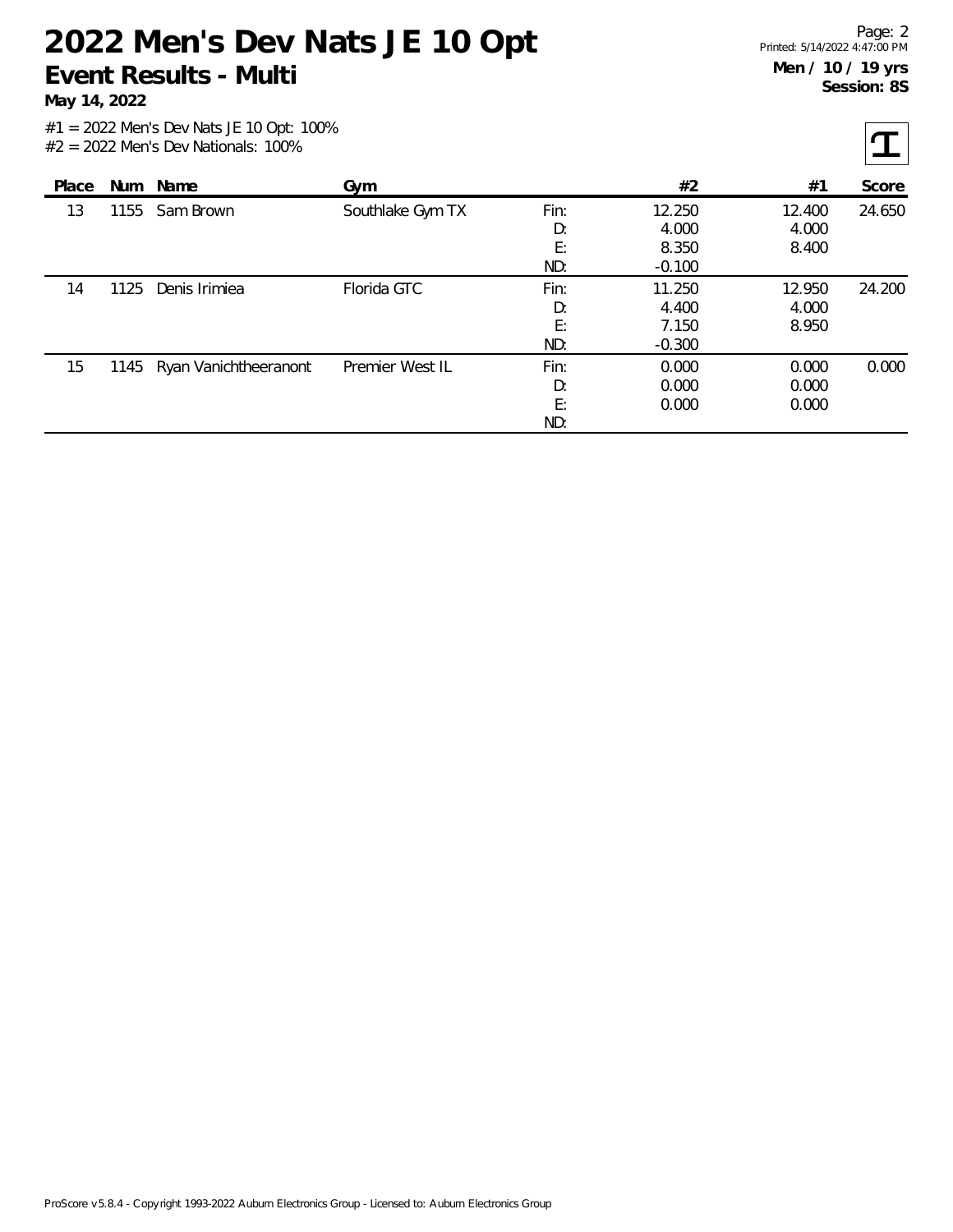**May 14, 2022**

|  |                                       |  |  | $#1 = 2022$ Men's Dev Nats JE 10 Opt: 100% |  |
|--|---------------------------------------|--|--|--------------------------------------------|--|
|  | $#2 = 2022$ Men's Dev Nationals: 100% |  |  |                                            |  |

| Place          |      | Num Name              | Gym                |           | #2     | #1     | Score  |
|----------------|------|-----------------------|--------------------|-----------|--------|--------|--------|
| 1              | 1130 | Jacob Foster          | GymTek TN          | Fin:      | 13.300 | 13.200 | 26.500 |
|                |      |                       |                    | D:        | 4.000  | 4.000  |        |
|                |      |                       |                    | E:        | 9.300  | 9.200  |        |
|                |      |                       |                    | ND:       |        |        |        |
| $\overline{2}$ |      | 1124 Ty Wittenberg    | EnRich TX          | Fin:      | 12.850 | 13.300 | 26.150 |
|                |      |                       |                    | D:        | 4.500  | 4.500  |        |
|                |      |                       |                    | E:        | 8.350  | 8.800  |        |
|                |      |                       |                    | ND:       |        |        |        |
| 3              |      | 1136 Koby Cantu       | Iron Cross TX      | Fin:      | 13.200 | 12.900 | 26.100 |
|                |      |                       |                    | D:        | 3.900  | 3.900  |        |
|                |      |                       |                    | E:<br>ND: | 9.300  | 9.000  |        |
| 4              | 1120 | Michael Avery         | EnRich TX          | Fin:      | 12.550 | 13.100 | 25.650 |
|                |      |                       |                    | D:        | 4.000  | 4.000  |        |
|                |      |                       |                    | E:        | 8.550  | 9.100  |        |
|                |      |                       |                    | ND:       |        |        |        |
| 5              | 1147 | Ignacio Yockers       | Pride Gym OK       | Fin:      | 13.200 | 12.400 | 25.600 |
|                |      |                       |                    | D:        | 4.200  | 4.200  |        |
|                |      |                       |                    | E:        | 9.000  | 8.200  |        |
|                |      |                       |                    | ND:       |        |        |        |
| 6              | 1145 | Ryan Vanichtheeranont | Premier West IL    | Fin:      | 12.550 | 12.650 | 25.200 |
|                |      |                       |                    | D:        | 4.200  | 4.500  |        |
|                |      |                       |                    | E:        | 8.350  | 8.150  |        |
|                |      |                       |                    | ND:       |        |        |        |
| 7              |      | 1132 Aaron Stein      | Houston Gym Center | Fin:      | 12.050 | 12.900 | 24.950 |
|                |      |                       |                    | D:        | 4.300  | 4.300  |        |
|                |      |                       |                    | E:<br>ND: | 7.750  | 8.600  |        |
| 8              | 1157 | Ethan Poole           | USA Gym World UT   | Fin:      | 12.450 | 12.400 | 24.850 |
|                |      |                       |                    | D:        | 3.700  | 3.700  |        |
|                |      |                       |                    | E:        | 8.750  | 8.700  |        |
|                |      |                       |                    | ND:       |        |        |        |
| 9              |      | 1142 Mark Fu          | Mini-Hops MN       | Fin:      | 12.000 | 12.750 | 24.750 |
|                |      |                       |                    | D:        | 4.100  | 4.100  |        |
|                |      |                       |                    | E:        | 7.900  | 8.650  |        |
|                |      |                       |                    | ND:       |        |        |        |
| 10             |      | 1155 Sam Brown        | Southlake Gym TX   | Fin:      | 12.050 | 12.650 | 24.700 |
|                |      |                       |                    | D:        | 3.600  | 3.800  |        |
|                |      |                       |                    | E:        | 8.450  | 8.850  |        |
|                |      |                       |                    | ND:       |        |        |        |
| 11             | 1125 | Denis Irimiea         | Florida GTC        | Fin:      | 12.350 | 12.300 | 24.650 |
|                |      |                       |                    | D:        | 3.700  | 3.700  |        |
|                |      |                       |                    | E:<br>ND: | 8.650  | 8.600  |        |
| 12             |      | 1135 Landen Blixt     | Infinity Gym MI    | Fin:      | 13.000 | 11.200 | 24.200 |
|                |      |                       |                    | D:        | 5.000  | 4.100  |        |
|                |      |                       |                    | E:        | 8.000  | 7.100  |        |
|                |      |                       |                    | ND:       |        |        |        |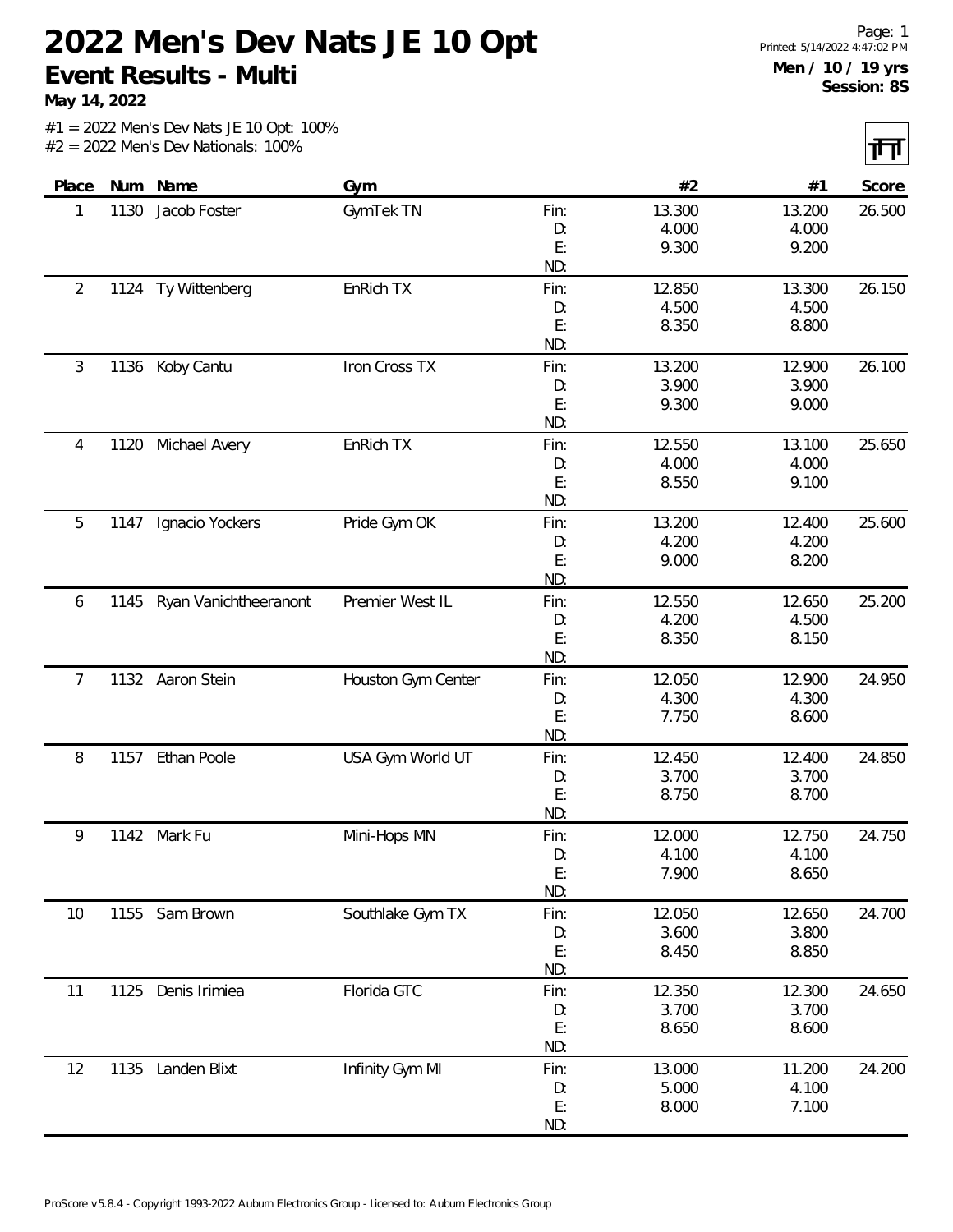**May 14, 2022**

त्ता

|       |      |                     |               |                         |                          |                          | . .    |
|-------|------|---------------------|---------------|-------------------------|--------------------------|--------------------------|--------|
| Place |      | Num Name            | Gym           |                         | #2                       | #1                       | Score  |
| 13    | 1110 | Gavin Urash         | Axcelerate NC | Fin:<br>D:<br>E:<br>ND: | 11.100<br>3.700<br>7.400 | 12.300<br>3.500<br>8.800 | 23.400 |
| 14    | 1121 | Nicolas Fardet      | EnRich TX     | Fin:<br>D:<br>E:<br>ND: | 11.750<br>4.000<br>7.750 | 11.400<br>4.300<br>7.100 | 23.150 |
| 15    | 1101 | Kelton Christiansen | 5280 Gym CO   | Fin:<br>D:<br>E:<br>ND: | 11.200<br>3.800<br>7.400 | 11.900<br>3.600<br>8.300 | 23.100 |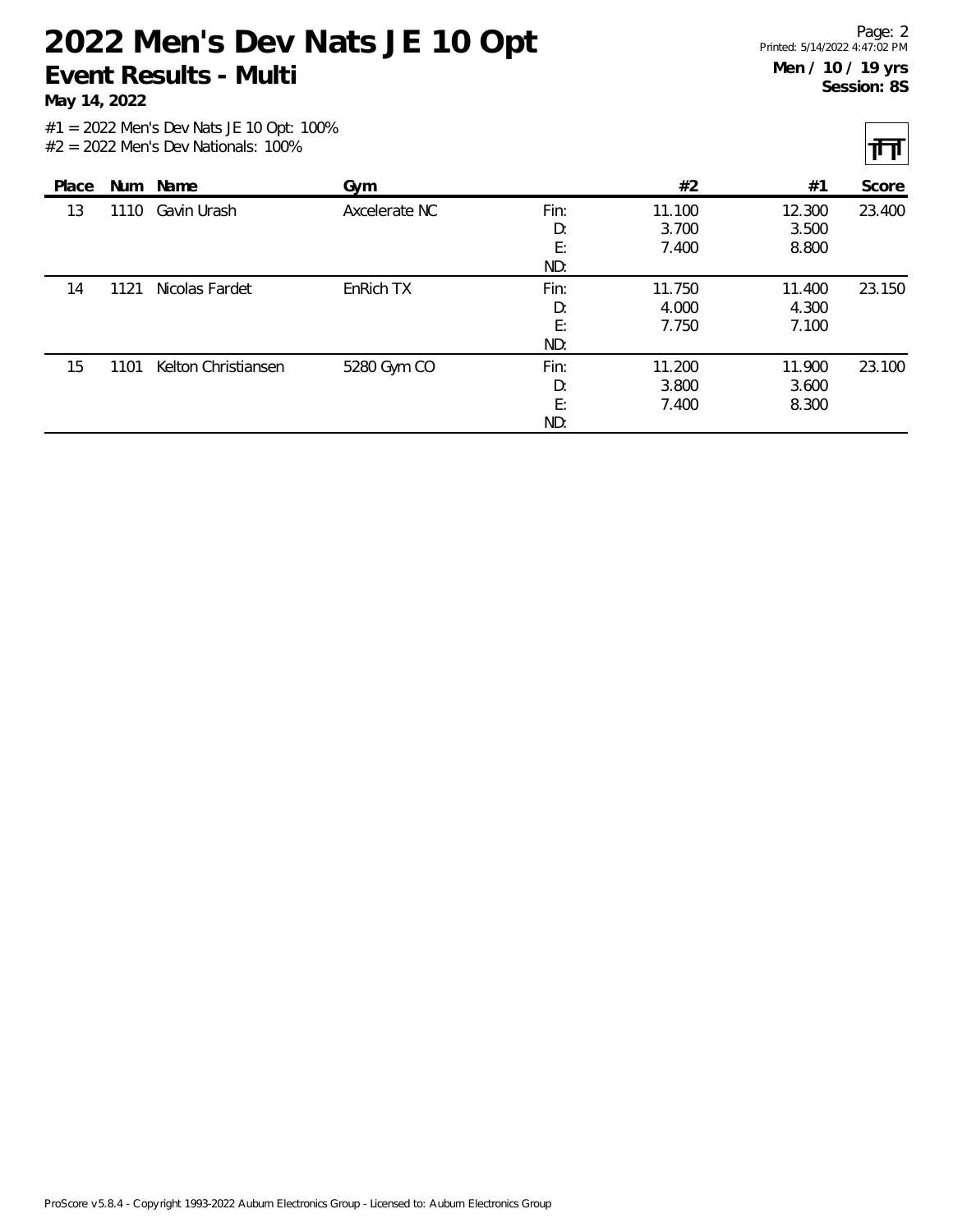**May 14, 2022**

 $\sqrt{\mathbb{N}}$ 

|  |  | $#1 = 2022$ Men's Dev Nats JE 10 Opt: 100% |  |  |
|--|--|--------------------------------------------|--|--|
|  |  | $#2 = 2022$ Men's Dev Nationals: 100%      |  |  |

|                |      |                       |                    |            |                |                 | $1 - 1 - 1 - 1$ |
|----------------|------|-----------------------|--------------------|------------|----------------|-----------------|-----------------|
| Place          | Num  | Name                  | Gym                |            | #2             | #1              | Score           |
| 1              | 1101 | Kelton Christiansen   | 5280 Gym CO        | Fin:       | 13.300         | 13.100          | 26.400          |
|                |      |                       |                    | D:         | 4.400          | 4.300           |                 |
|                |      |                       |                    | E:         | 8.900          | 8.800           |                 |
|                |      |                       |                    | ND:        |                |                 |                 |
| $\overline{c}$ | 1135 | Landen Blixt          | Infinity Gym MI    | Fin:       | 13.100         | 13.050          | 26.150          |
|                |      |                       |                    | D:         | 4.300          | 4.400           |                 |
|                |      |                       |                    | E:         | 8.800          | 8.650           |                 |
|                |      |                       |                    | ND:        |                |                 |                 |
| 3              | 1142 | Mark Fu               | Mini-Hops MN       | Fin:       | 12.850         | 12.800          | 25.650          |
|                |      |                       |                    | D:         | 4.000          | 3.900           |                 |
|                |      |                       |                    | E:         | 8.850          | 8.900           |                 |
|                |      |                       |                    | ND:        |                |                 |                 |
| 4T             | 1155 | Sam Brown             | Southlake Gym TX   | Fin:       | 12.600         | 12.400          | 25.000          |
|                |      |                       |                    | D:         | 3.600          | 3.600           |                 |
|                |      |                       |                    | E:<br>ND:  | 9.000          | 8.800           |                 |
|                |      |                       |                    |            |                |                 |                 |
| 4T             |      | 1132 Aaron Stein      | Houston Gym Center | Fin:       | 12.550         | 12.450          | 25.000          |
|                |      |                       |                    | D:<br>E:   | 3.800<br>8.750 | 3.800<br>8.650  |                 |
|                |      |                       |                    | ND:        |                |                 |                 |
| 4T             | 1145 | Ryan Vanichtheeranont | Premier West IL    | Fin:       | 12.250         | 12.750          | 25.000          |
|                |      |                       |                    | D:         | 3.700          | 4.000           |                 |
|                |      |                       |                    | E:         | 8.550          | 8.750           |                 |
|                |      |                       |                    | ND:        |                |                 |                 |
| 7              | 1121 | Nicolas Fardet        | EnRich TX          | Fin:       | 12.150         | 12.750          | 24.900          |
|                |      |                       |                    | D:         | 3.900          | 4.000           |                 |
|                |      |                       |                    | E:         | 8.250          | 8.750           |                 |
|                |      |                       |                    | ND:        |                |                 |                 |
| 8              | 1147 | Ignacio Yockers       | Pride Gym OK       | Fin:       | 11.850         | 12.900          | 24.750          |
|                |      |                       |                    | D:         | 3.800          | 3.900           |                 |
|                |      |                       |                    | E:         | 8.050          | 9.000           |                 |
|                |      |                       |                    | ND:        |                |                 |                 |
| 9              | 1130 | Jacob Foster          | GymTek TN          | Fin:       | 12.900         | 11.800          | 24.700          |
|                |      |                       |                    | D:         | 3.600          | 3.600           |                 |
|                |      |                       |                    | E:         | 9.300          | 8.200           |                 |
|                |      |                       |                    | ND:        |                |                 |                 |
| 10             | 1110 | Gavin Urash           | Axcelerate NC      | Fin:       | 11.750         | 12.800          | 24.550          |
|                |      |                       |                    | D:         | 3.800          | 4.000           |                 |
|                |      |                       |                    | E:         | 7.950          | 8.800           |                 |
|                |      |                       |                    | ND:        |                |                 |                 |
| 11             |      | 1124 Ty Wittenberg    | EnRich TX          | Fin:       | 12.800         | 11.650          | 24.450          |
|                |      |                       |                    | D:<br>E:   | 3.500          | 3.400           |                 |
|                |      |                       |                    | ND:        | 9.300          | 8.250           |                 |
|                |      |                       | Iron Cross TX      |            | 11.600         |                 | 23.150          |
| 12             |      | 1136 Koby Cantu       |                    | Fin:<br>D: | 3.700          | 11.550<br>3.700 |                 |
|                |      |                       |                    | E:         | 7.900          | 7.850           |                 |
|                |      |                       |                    | ND:        |                |                 |                 |
|                |      |                       |                    |            |                |                 |                 |